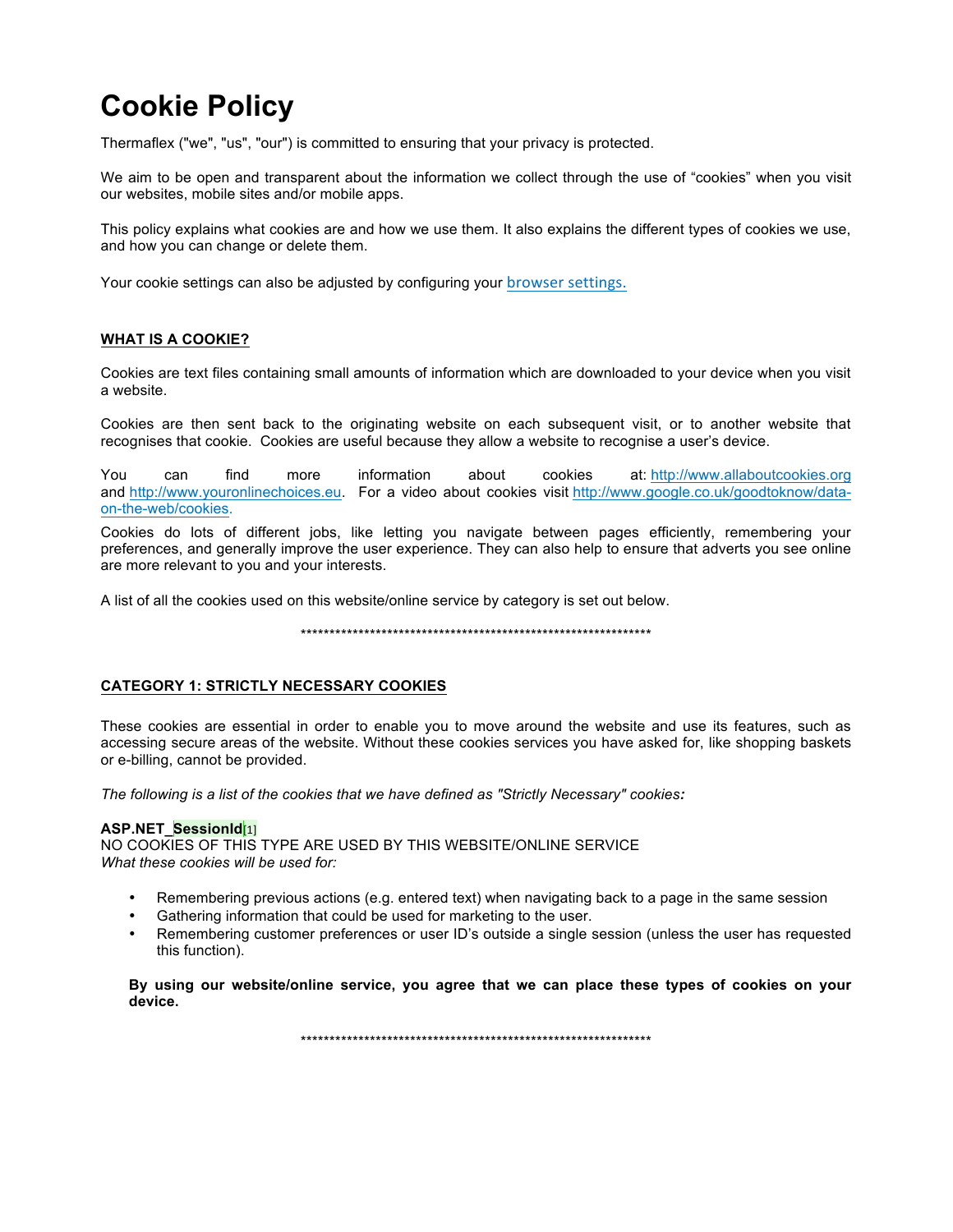# **CATEGORY 2: PERFORMANCE COOKIES**

These cookies collect anonymous information about how visitors use a website, for instance which pages visitors go to most often, and if they get error messages from web pages. These cookies don't collect information that identifies a visitor. All information these cookies collect is aggregated and therefore anonymous. It is only used to improve how a website works.

*The following is a list of the cookies that we have defined as "Performance" cookies:*

#### **The entirety of www.thermaflex.net (used by Google Analytics**[2]**)**

*What these cookies will be used for:*

• Web analytics — where the data collected is limited to the website operator's use only, for managing the performance and design of the site. These cookies can be third-party cookies but the information must be for the exclusive use of the publisher of the website visited.

*What these cookies will NOT be used for:*

• Re-targeting adverts

**By using our website/online service, you agree that we can place these types of cookies on your device.**

\*\*\*\*\*\*\*\*\*\*\*\*\*\*\*\*\*\*\*\*\*\*\*\*\*\*\*\*\*\*\*\*\*\*\*\*\*\*\*\*\*\*\*\*\*\*\*\*\*\*\*\*\*\*\*\*\*\*\*\*\*

#### **CATEGORY 3: FUNCTIONALITY COOKIES**

These cookies remember choices you make to improve your experience. These cookies allow the website to remember choices you make (such as your user name, language or the region you are in) and provide enhanced, more personal features. For instance, a website may be able to provide you with local weather reports or traffic news by storing in a cookie the region in which you are currently located. These cookies can also be used to remember changes you have made to text size, fonts and other parts of web pages that you can customise. They may also be used to provide services you have asked for such as watching a video or commenting on a blog. The information these cookies collect may be anonymised and they cannot track your browsing activity on other websites.

*The following is a list of the cookies that we have defined as "Functionality" cookies:*

#### **Cookie Consent**[3]

NO COOKIES OF THIS TYPE ARE USED BY THIS WEBSITE/ONLINE SERVICE

*What these cookies will be used for:*

- Storing preferences such as recording your consent to having cookies stored. This prevents you having to opt-in every time you visit the site.
- Marking which text size the site has been set to.
- Recording which banners have been shown already.

*What these cookies will NOT be used for*

• Re-targeting adverts

#### By using our website/online service, you agree that we can place these types of cookies on your device. \*\*\*\*\*\*\*\*\*\*\*\*\*\*\*\*\*\*\*\*\*\*\*\*\*\*\*\*\*\*\*\*\*\*\*\*\*\*\*\*\*\*\*\*\*\*\*\*\*\*\*\*\*\*\*\*\*\*\*\*\*

### **CATEGORY 4: TARGETING COOKIES OR ADVERTISING COOKIES**

These cookies are used to deliver adverts more relevant to you and your interests. They are also used to limit the number of times you see an advertisement as well as help measure the effectiveness of the advertising campaign. They are usually placed by advertising networks with the website operator's permission. They remember that you